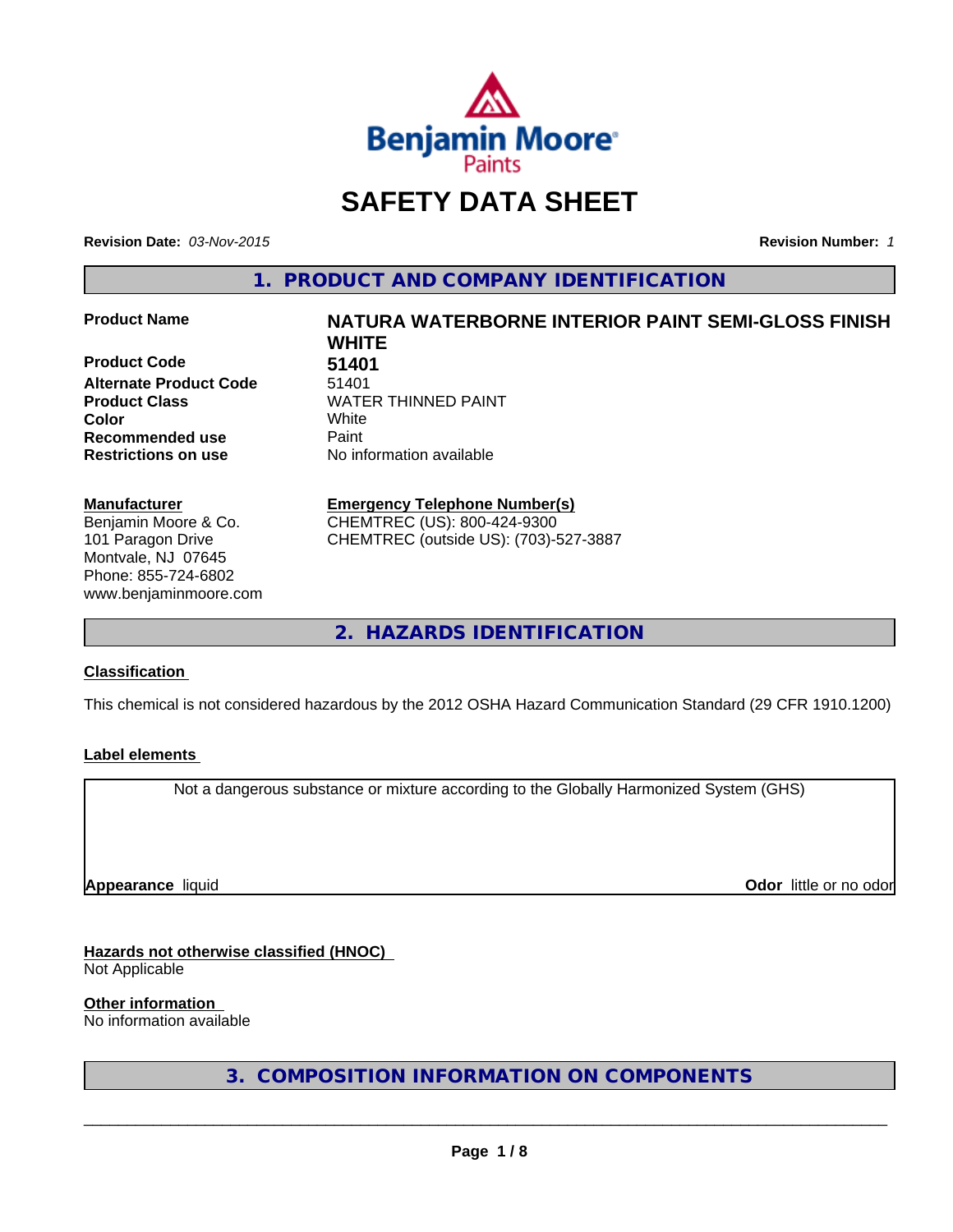| <b>Chemical Name</b>             | <b>CAS-No</b>                      | Weight %<br>(max |
|----------------------------------|------------------------------------|------------------|
| $- \cdot$ .<br>l itanium dioxide | $\sim$<br>-<br>ໍດ<br>.3462.<br>. . | $\sim$<br>Δu     |
| Aluminum<br>hydroxide            | $21645 - 51 - 2$<br>ີ              |                  |

\_\_\_\_\_\_\_\_\_\_\_\_\_\_\_\_\_\_\_\_\_\_\_\_\_\_\_\_\_\_\_\_\_\_\_\_\_\_\_\_\_\_\_\_\_\_\_\_\_\_\_\_\_\_\_\_\_\_\_\_\_\_\_\_\_\_\_\_\_\_\_\_\_\_\_\_\_\_\_\_\_\_\_\_\_\_\_\_\_\_\_\_\_

|                                                  | 4. FIRST AID MEASURES                                                                              |
|--------------------------------------------------|----------------------------------------------------------------------------------------------------|
| <b>General Advice</b>                            | No hazards which require special first aid measures.                                               |
| <b>Eye Contact</b>                               | Rinse thoroughly with plenty of water for at least 15 minutes and consult a<br>physician.          |
| <b>Skin Contact</b>                              | Wash off immediately with soap and plenty of water removing all contaminated<br>clothes and shoes. |
| <b>Inhalation</b>                                | Move to fresh air. If symptoms persist, call a physician.                                          |
| Ingestion                                        | Clean mouth with water and afterwards drink plenty of water. Consult a physician<br>if necessary.  |
| <b>Most Important</b><br><b>Symptoms/Effects</b> | None known.                                                                                        |
| <b>Notes To Physician</b>                        | Treat symptomatically.                                                                             |
|                                                  |                                                                                                    |

**5. FIRE-FIGHTING MEASURES**

| <b>Suitable Extinguishing Media</b>                                                          | Use extinguishing measures that are appropriate to local<br>circumstances and the surrounding environment.                                   |
|----------------------------------------------------------------------------------------------|----------------------------------------------------------------------------------------------------------------------------------------------|
| <b>Protective Equipment And Precautions For</b><br><b>Firefighters</b>                       | As in any fire, wear self-contained breathing apparatus<br>pressure-demand, MSHA/NIOSH (approved or equivalent)<br>and full protective gear. |
| <b>Specific Hazards Arising From The Chemical</b>                                            | Closed containers may rupture if exposed to fire or<br>extreme heat.                                                                         |
| <b>Sensitivity To Mechanical Impact</b>                                                      | No                                                                                                                                           |
| <b>Sensitivity To Static Discharge</b>                                                       | No.                                                                                                                                          |
| <b>Flash Point Data</b><br>Flash Point (°F)<br>Flash Point (°C)<br><b>Flash Point Method</b> | Not applicable<br>Not applicable<br>Not applicable                                                                                           |
| <b>Flammability Limits In Air</b>                                                            |                                                                                                                                              |
| <b>Lower Explosion Limit</b><br><b>Upper Explosion Limit</b>                                 | Not applicable<br>Not applicable                                                                                                             |
| <b>NFPA</b><br>Health: 1<br>Flammability: 0                                                  | <b>Instability: 0</b><br><b>Special: Not Applicable</b>                                                                                      |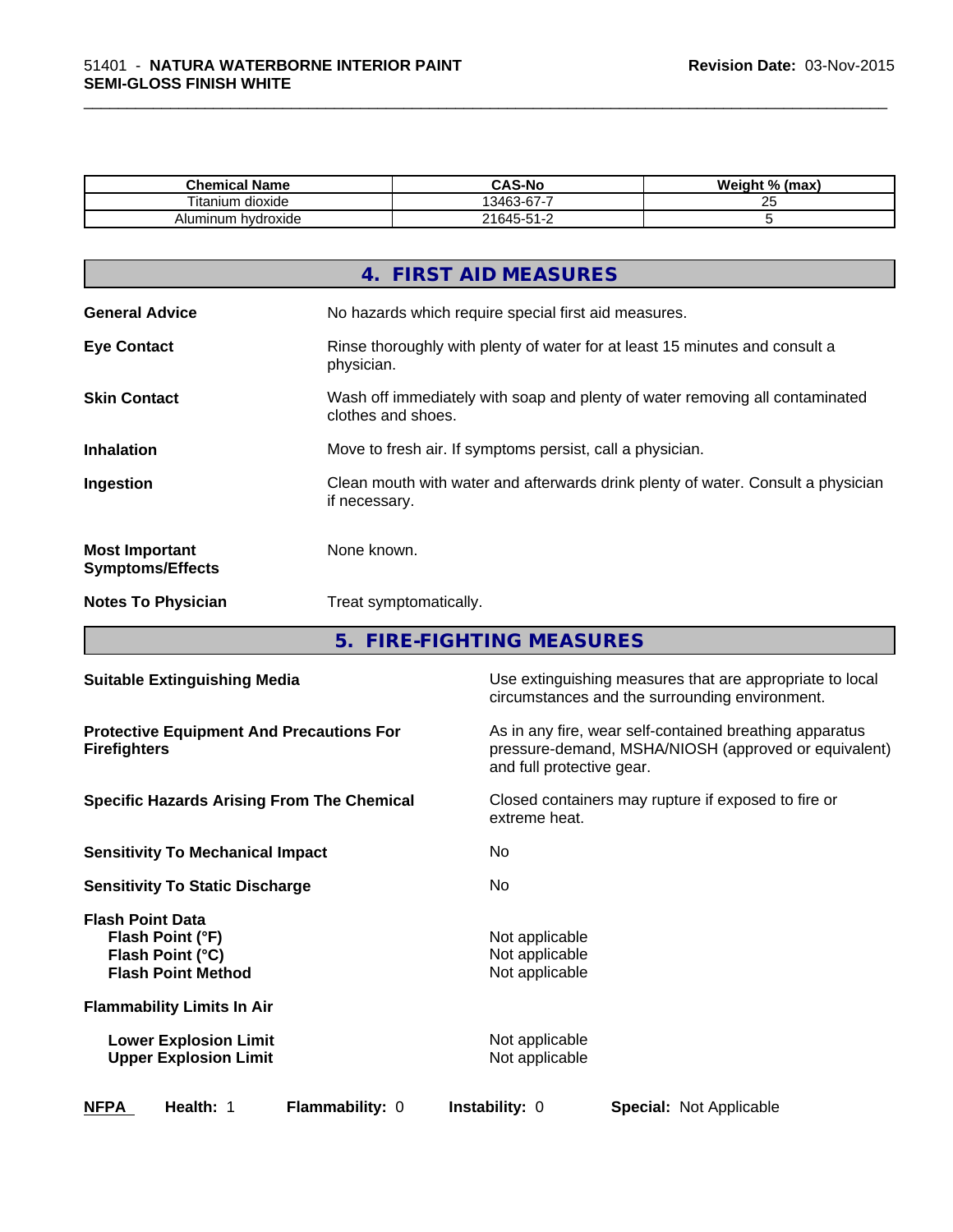#### **NFPA Legend**

- 0 Not Hazardous
- 1 Slightly
- 2 Moderate
- 3 High
- 4 Severe

*The ratings assigned are only suggested ratings, the contractor/employer has ultimate responsibilities for NFPA ratings where this system is used.*

\_\_\_\_\_\_\_\_\_\_\_\_\_\_\_\_\_\_\_\_\_\_\_\_\_\_\_\_\_\_\_\_\_\_\_\_\_\_\_\_\_\_\_\_\_\_\_\_\_\_\_\_\_\_\_\_\_\_\_\_\_\_\_\_\_\_\_\_\_\_\_\_\_\_\_\_\_\_\_\_\_\_\_\_\_\_\_\_\_\_\_\_\_

*Additional information regarding the NFPA rating system is available from the National Fire Protection Agency (NFPA) at www.nfpa.org.*

|                                  | 6. ACCIDENTAL RELEASE MEASURES                                                                                                                                                   |
|----------------------------------|----------------------------------------------------------------------------------------------------------------------------------------------------------------------------------|
| <b>Personal Precautions</b>      | Avoid contact with skin, eyes and clothing. Ensure adequate ventilation.                                                                                                         |
| <b>Other Information</b>         | Prevent further leakage or spillage if safe to do so.                                                                                                                            |
| <b>Environmental Precautions</b> | See Section 12 for additional Ecological Information.                                                                                                                            |
| <b>Methods For Clean-Up</b>      | Soak up with inert absorbent material. Sweep up and shovel into suitable<br>containers for disposal.                                                                             |
|                                  | 7. HANDLING AND STORAGE                                                                                                                                                          |
| <b>Handling</b>                  | Avoid contact with skin, eyes and clothing. Avoid breathing vapors, spray mists or<br>sanding dust. In case of insufficient ventilation, wear suitable respiratory<br>equipment. |
| <b>Storage</b>                   | Keep container tightly closed. Keep out of the reach of children.                                                                                                                |
| <b>Incompatible Materials</b>    | No information available                                                                                                                                                         |
| 8.                               | EXPOSURE CONTROLS / PERSONAL PROTECTION                                                                                                                                          |

#### **Exposure Limits**

| <b>Chemical Name</b>                          | <b>ACGIP</b>                    | <b>OSHA</b>                |  |
|-----------------------------------------------|---------------------------------|----------------------------|--|
| $\sim$<br>$- \cdot$ .<br>itanium<br>⊧ dioxide | TWA<br>.∪ mq/m <sup>3</sup>     | $T$ $M$<br>⊤ma/mª ·<br>ں ا |  |
| Aluminum hydroxide                            | <b>TWA</b><br>ma/m <sup>3</sup> | N/E                        |  |

#### **Legend**

ACGIH - American Conference of Governmental Industrial Hygienists Exposure Limits OSHA - Occupational Safety & Health Administration Exposure Limits N/E - Not Established

| <b>Engineering Measures</b> | Ensure adequate ventilation, especially in confined areas. |
|-----------------------------|------------------------------------------------------------|
|                             |                                                            |

# **Personal Protective Equipment Eye/Face Protection** Safety glasses with side-shields. **Skin Protection** Protective gloves and impervious clothing. **Respiratory Protection** In case of insufficient ventilation wear suitable respiratory equipment. **Hygiene Measures** Avoid contact with skin, eyes and clothing. Remove and wash contaminated clothing before re-use. Wash thoroughly after handling.

# **9. PHYSICAL AND CHEMICAL PROPERTIES**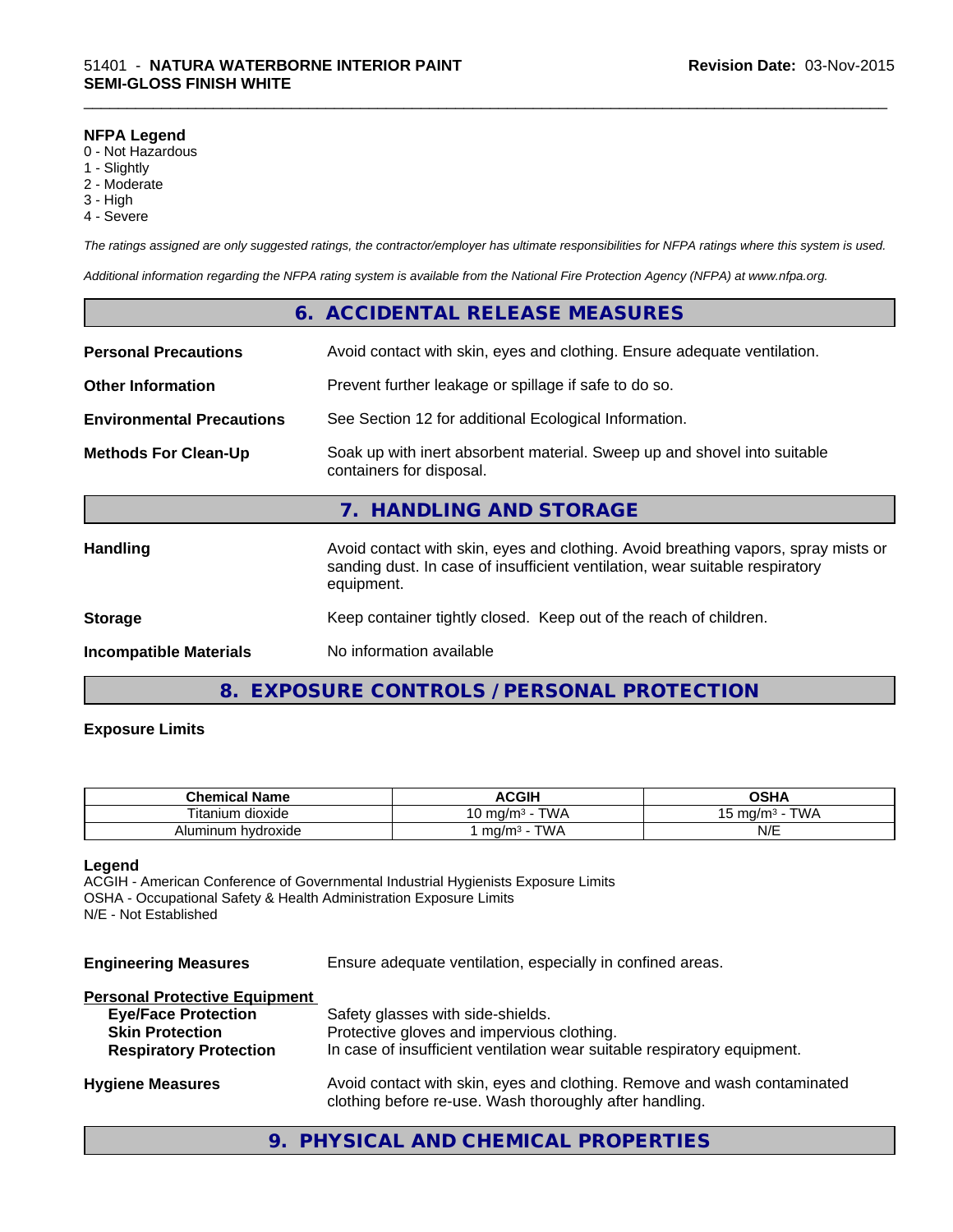**Appearance** liquid **Odor** little or no odor **Odor Threshold** No information available **Density (lbs/gal)** 10.6 - 10.9 **Specific Gravity** 1.27 - 1.31 **pH** No information available **Viscosity (cps)** No information available **Solubility Note 2008 Note 2008 Note 2008 Note 2008 Note 2008 Note 2008 Note 2008 Note 2008 Note 2008 Note 2008 Note 2008 Note 2008 Note 2008 Note 2008 Note 2008 Note 2008 Note 2008 Note Water Solubility Water Solubility Water Solubility No information available Evaporation Rate No information available No information available Vapor Pressure** No information available **Vapor Density Vapor Density No information available Wt. % Solids** 45 - 55 **Vol. % Solids** 35 - 45 **Wt. % Volatiles** 45 - 55 **Vol. % Volatiles** 55 - 65 **VOC Regulatory Limit (g/L)** 0 **Boiling Point (°F)** 212 **Boiling Point (°C)** 100 **Freezing Point (°F)** 32 **Freezing Point (°C)** 0 **Flash Point (°F)** Not applicable **Flash Point (°C)** Not applicable **Flash Point Method** Not applicable **Flammability (solid, gas)** Not applicable **Upper Explosion Limit**<br> **Lower Explosion Limit**<br> **Lower Explosion Limit Lower Explosion Limit**<br> **Autoignition Temperature (°F)**<br> **Autoignition Temperature (°F)**<br> **Autoignition Temperature (°F)** Autoignition Temperature (°F)<br> **Autoignition Temperature (°C)**<br>
No information available **Autoignition Temperature (°C) Decomposition Temperature (°F)** No information available **Decomposition Temperature (°C)** No information available **Partition Coefficient (n-octanol/water)** No information available

\_\_\_\_\_\_\_\_\_\_\_\_\_\_\_\_\_\_\_\_\_\_\_\_\_\_\_\_\_\_\_\_\_\_\_\_\_\_\_\_\_\_\_\_\_\_\_\_\_\_\_\_\_\_\_\_\_\_\_\_\_\_\_\_\_\_\_\_\_\_\_\_\_\_\_\_\_\_\_\_\_\_\_\_\_\_\_\_\_\_\_\_\_

# **10. STABILITY AND REACTIVITY**

| <b>Reactivity</b>                         | Not Applicable                           |
|-------------------------------------------|------------------------------------------|
| <b>Chemical Stability</b>                 | Stable under normal conditions.          |
| <b>Conditions To Avoid</b>                | Prevent from freezing.                   |
| <b>Incompatible Materials</b>             | No materials to be especially mentioned. |
| <b>Hazardous Decomposition Products</b>   | None under normal use.                   |
| <b>Possibility Of Hazardous Reactions</b> | None under normal conditions of use.     |

## **Product Information**

**Information on likely routes of exposure**

**Principal Routes of Exposure** Eye contact, skin contact and inhalation.

**Acute Toxicity** 

**Product Information** No information available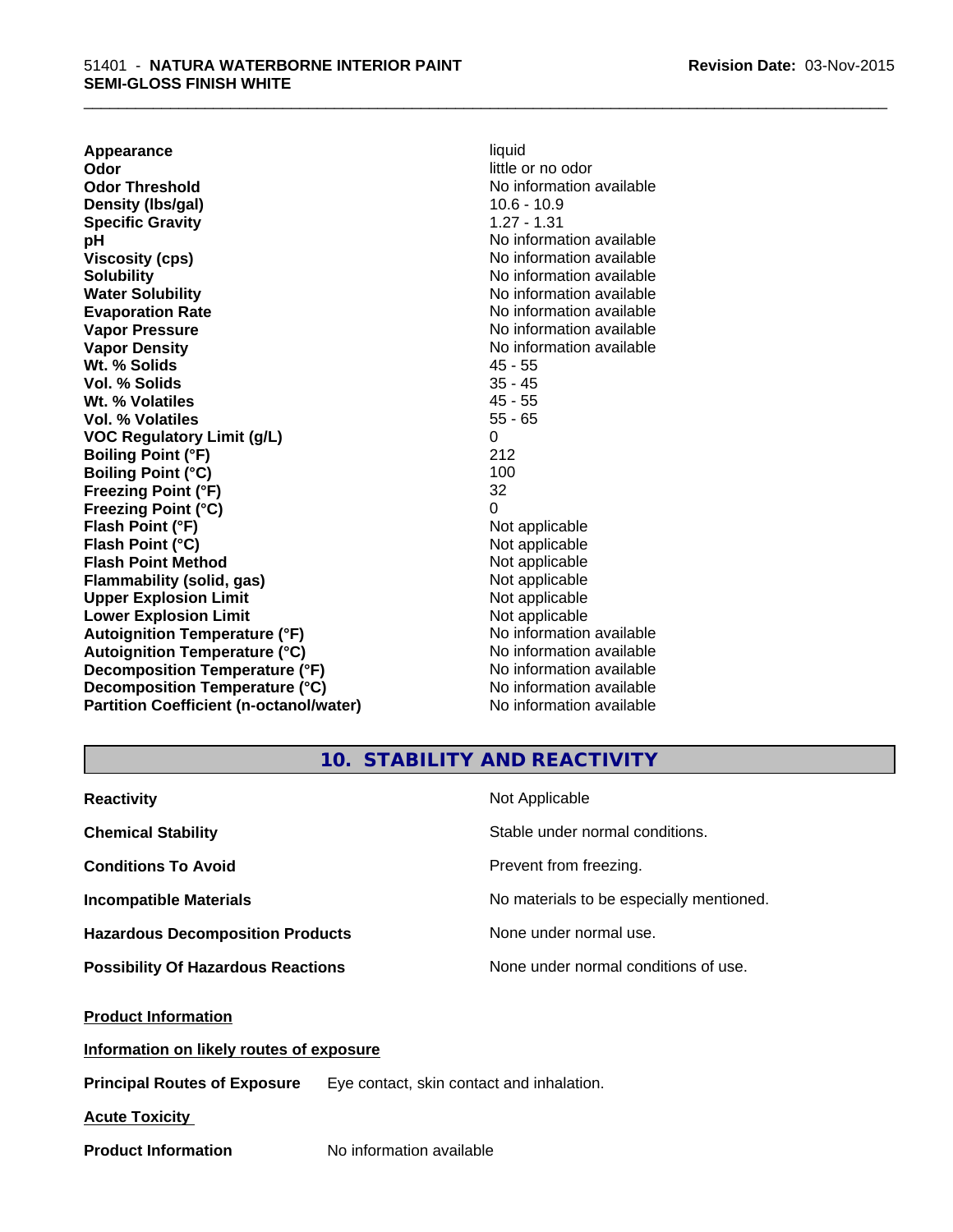#### **Information on toxicological effects**

**Symptoms** No information available

# **Delayed and immediate effects as well as chronic effects from short and long-term exposure**

| Eye contact                     | May cause slight irritation.                                                    |
|---------------------------------|---------------------------------------------------------------------------------|
| <b>Skin contact</b>             | Substance may cause slight skin irritation.                                     |
| <b>Inhalation</b>               | May cause irritation of respiratory tract.                                      |
| Ingestion                       | Ingestion may cause gastrointestinal irritation, nausea, vomiting and diarrhea. |
| Sensitization:                  | No information available                                                        |
| <b>Neurological Effects</b>     | No information available.                                                       |
| <b>Mutagenic Effects</b>        | No information available.                                                       |
| <b>Reproductive Effects</b>     | No information available.                                                       |
| <b>Developmental Effects</b>    | No information available.                                                       |
| <b>Target Organ Effects</b>     | No information available.                                                       |
| <b>STOT - single exposure</b>   | No information available                                                        |
| <b>STOT - repeated exposure</b> | No information available                                                        |
| Other adverse effects           | No information available.                                                       |
| <b>Aspiration Hazard</b>        | No information available                                                        |

#### **Numerical measures of toxicity**

**The following values are calculated based on chapter 3.1 of the GHS document**

**ATEmix (oral)** 39314 mg/kg

#### **Component**

**Acute Toxicity** 

Titanium dioxide LD50 Oral: > 10000 mg/kg (Rat) LD50 Dermal:  $> 10000$  mg/m<sup>3</sup> (Rabbit) LC50 Inhalation (Dust):  $> 6.82$  mg/L (Rat, 4 hr.)

#### **Carcinogenicity**

*The information below indicateswhether each agency has listed any ingredient as a carcinogen:.*

| <b>Chemical Name</b>    | <b>IARC</b>          | <b>NTP</b> | <b>OSHA Carcinogen</b> |
|-------------------------|----------------------|------------|------------------------|
|                         | 2B<br>Possible Human |            | Listed                 |
| $-$<br>Titanium dioxide | شarcinoαen           |            |                        |

• Although IARC has classified titanium dioxide as possibly carcinogenic to humans (2B), their summary concludes: "No significant exposure to titanium dioxide is thought to occur during the use of products in which titanium dioxide is bound to other materials, such as paint."

#### **Legend**

IARC - International Agency for Research on Cancer NTP - National Toxicity Program OSHA - Occupational Safety & Health Administration

**12. ECOLOGICAL INFORMATION**

# **Ecotoxicity Effects**

The environmental impact of this product has not been fully investigated.

## **Product Information**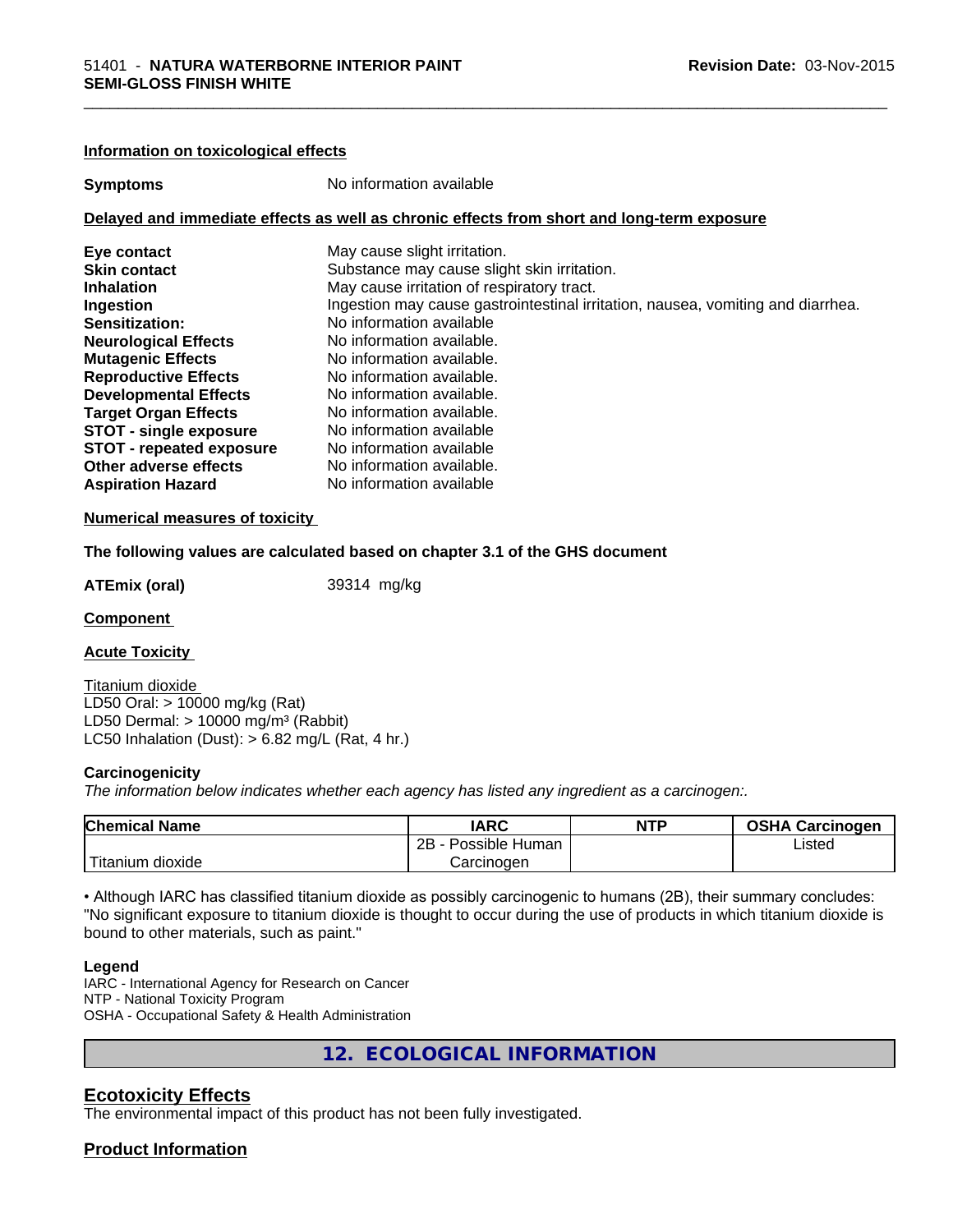\_\_\_\_\_\_\_\_\_\_\_\_\_\_\_\_\_\_\_\_\_\_\_\_\_\_\_\_\_\_\_\_\_\_\_\_\_\_\_\_\_\_\_\_\_\_\_\_\_\_\_\_\_\_\_\_\_\_\_\_\_\_\_\_\_\_\_\_\_\_\_\_\_\_\_\_\_\_\_\_\_\_\_\_\_\_\_\_\_\_\_\_\_

# **Acute Toxicity to Fish**

No information available

# **Acute Toxicity to Aquatic Invertebrates**

No information available

# **Acute Toxicity to Aquatic Plants**

No information available

# **Persistence / Degradability**

No information available.

# **Bioaccumulation / Accumulation**

No information available.

## **Mobility in Environmental Media**

No information available.

**Ozone** No information available

# **Component**

# **Acute Toxicity to Fish**

Titanium dioxide  $LCS0: > 1000$  mg/L (Fathead Minnow - 96 hr.)

# **Acute Toxicity to Aquatic Invertebrates**

No information available

## **Acute Toxicity to Aquatic Plants**

No information available

|                                                  | 13. DISPOSAL CONSIDERATIONS                                                                                                                                                                                                           |  |  |
|--------------------------------------------------|---------------------------------------------------------------------------------------------------------------------------------------------------------------------------------------------------------------------------------------|--|--|
| <b>Waste Disposal Method</b>                     | Dispose of in accordance with federal, state, provincial, and local regulations.<br>Local requirements may vary, consult your sanitation department or<br>state-designated environmental protection agency for more disposal options. |  |  |
|                                                  | 14. TRANSPORT INFORMATION                                                                                                                                                                                                             |  |  |
| <b>DOT</b>                                       | Not regulated                                                                                                                                                                                                                         |  |  |
| <b>ICAO/IATA</b>                                 | Not regulated                                                                                                                                                                                                                         |  |  |
| <b>IMDG/IMO</b>                                  | Not regulated                                                                                                                                                                                                                         |  |  |
| <b>International Inventories</b>                 |                                                                                                                                                                                                                                       |  |  |
| <b>TSCA: United States</b><br><b>DSL: Canada</b> | Yes - All components are listed or exempt.<br>No - Not all of the components are listed.<br>One or more component is listed on NDSL.                                                                                                  |  |  |
| <b>Federal Regulations</b>                       |                                                                                                                                                                                                                                       |  |  |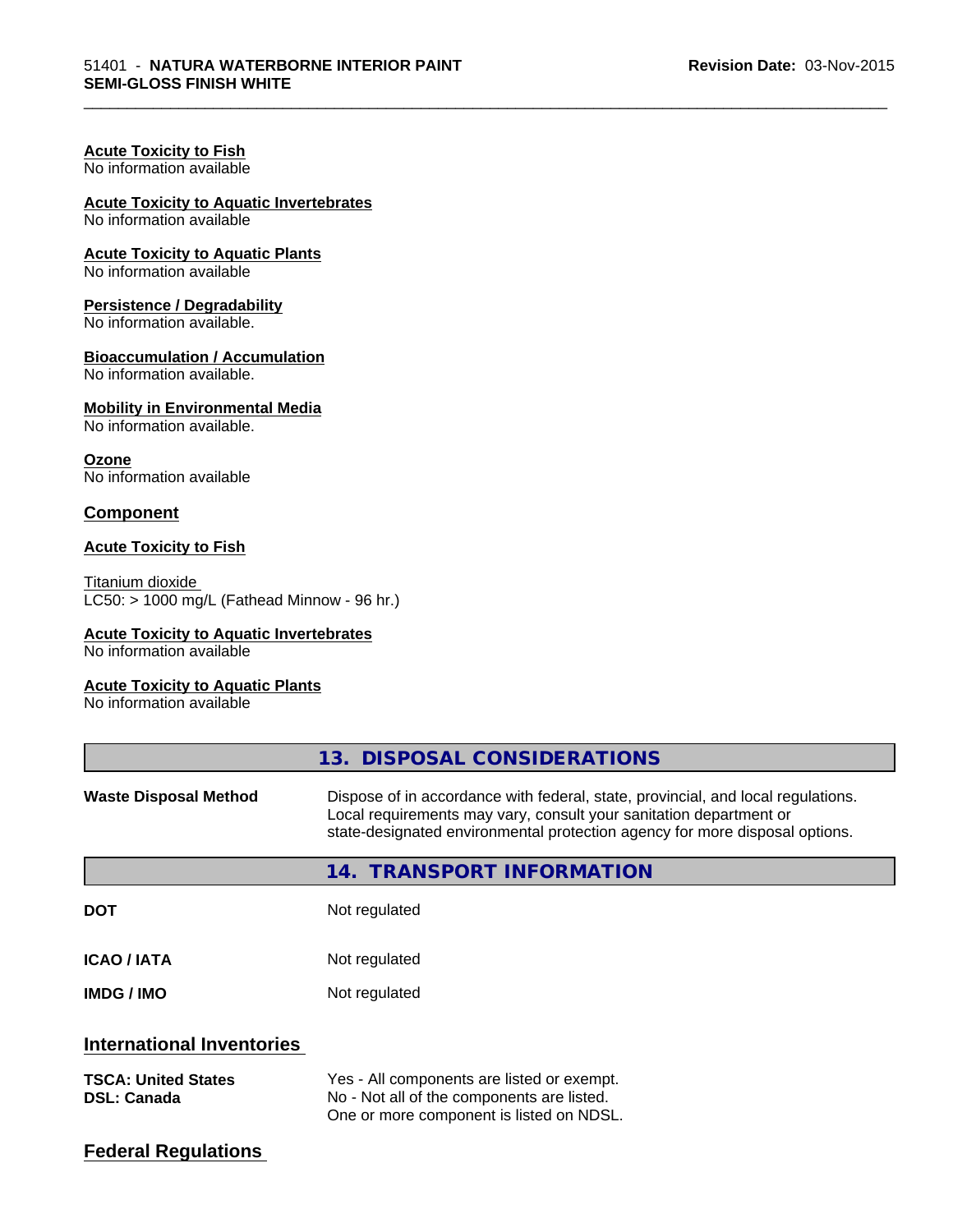## **SARA 311/312 hazardous categorization**

| Acute Health Hazard               | Nο |
|-----------------------------------|----|
| Chronic Health Hazard             | Nο |
| Fire Hazard                       | Nο |
| Sudden Release of Pressure Hazard | Nο |
| Reactive Hazard                   | N٥ |

#### **SARA 313**

Section 313 of Title III of the Superfund Amendments and Reauthorization Act of 1986 (SARA). This product contains a chemical or chemicals which are subject to the reporting requirements of the Act and Title 40 of the Code of Federal Regulations, Part 372:

\_\_\_\_\_\_\_\_\_\_\_\_\_\_\_\_\_\_\_\_\_\_\_\_\_\_\_\_\_\_\_\_\_\_\_\_\_\_\_\_\_\_\_\_\_\_\_\_\_\_\_\_\_\_\_\_\_\_\_\_\_\_\_\_\_\_\_\_\_\_\_\_\_\_\_\_\_\_\_\_\_\_\_\_\_\_\_\_\_\_\_\_\_

*None*

#### **Clean Air Act,Section 112 Hazardous Air Pollutants (HAPs) (see 40 CFR 61)**

This product contains the following HAPs:

*None*

# **State Regulations**

#### **State Right-to-Know**

| ™hon.<br>anne -<br>. | . .<br>м.<br>ше<br>. | NF.<br>-- |  |
|----------------------|----------------------|-----------|--|
| dioxide<br>l itanıum |                      |           |  |

#### **Legend**

X - Listed

| 16. OTHER INFORMATION |                                                    |                                                                            |                      |                                                                                                                                               |  |
|-----------------------|----------------------------------------------------|----------------------------------------------------------------------------|----------------------|-----------------------------------------------------------------------------------------------------------------------------------------------|--|
| HMIS -                | Health: 1                                          | <b>Flammability: 0</b>                                                     | <b>Reactivity: 0</b> | $PPE: -$                                                                                                                                      |  |
| <b>HMIS Legend</b>    |                                                    |                                                                            |                      |                                                                                                                                               |  |
| 0 - Minimal Hazard    |                                                    |                                                                            |                      |                                                                                                                                               |  |
| 1 - Slight Hazard     |                                                    |                                                                            |                      |                                                                                                                                               |  |
| 2 - Moderate Hazard   |                                                    |                                                                            |                      |                                                                                                                                               |  |
| 3 - Serious Hazard    |                                                    |                                                                            |                      |                                                                                                                                               |  |
| 4 - Severe Hazard     |                                                    |                                                                            |                      |                                                                                                                                               |  |
| * - Chronic Hazard    |                                                    |                                                                            |                      |                                                                                                                                               |  |
|                       |                                                    | X - Consult your supervisor or S.O.P. for "Special" handling instructions. |                      |                                                                                                                                               |  |
|                       | present under the actual normal conditions of use. |                                                                            |                      | Note: The PPE rating has intentionally been left blank. Choose appropriate PPE that will protect employees from the hazards the material will |  |

*Caution: HMISÒ ratings are based on a 0-4 rating scale, with 0 representing minimal hazards or risks, and 4 representing significant hazards or risks. Although HMISÒ ratings are not required on MSDSs under 29 CFR 1910.1200, the preparer, has chosen to provide them. HMISÒ ratings are to be used only in conjunction with a fully implemented HMISÒ program by workers who have received appropriate HMISÒ training. HMISÒ is a registered trade and service mark of the NPCA. HMISÒ materials may be purchased exclusively from J. J. Keller (800) 327-6868.*

**WARNING!** If you scrape, sand, or remove old paint, you may release lead dust. LEAD IS TOXIC. EXPOSURE TO LEAD DUST CAN CAUSE SERIOUS ILLNESS, SUCH AS BRAIN DAMAGE, ESPECIALLY IN CHILDREN. PREGNANT WOMEN SHOULD ALSO AVOID EXPOSURE.Wear a NIOSH approved respirator to control lead exposure. Clean up carefully with a HEPA vacuum and a wet mop. Before you start, find out how to protect yourself and your family by contacting the National Lead Information Hotline at 1-800-424-LEAD or log on to www.epa.gov/lead.